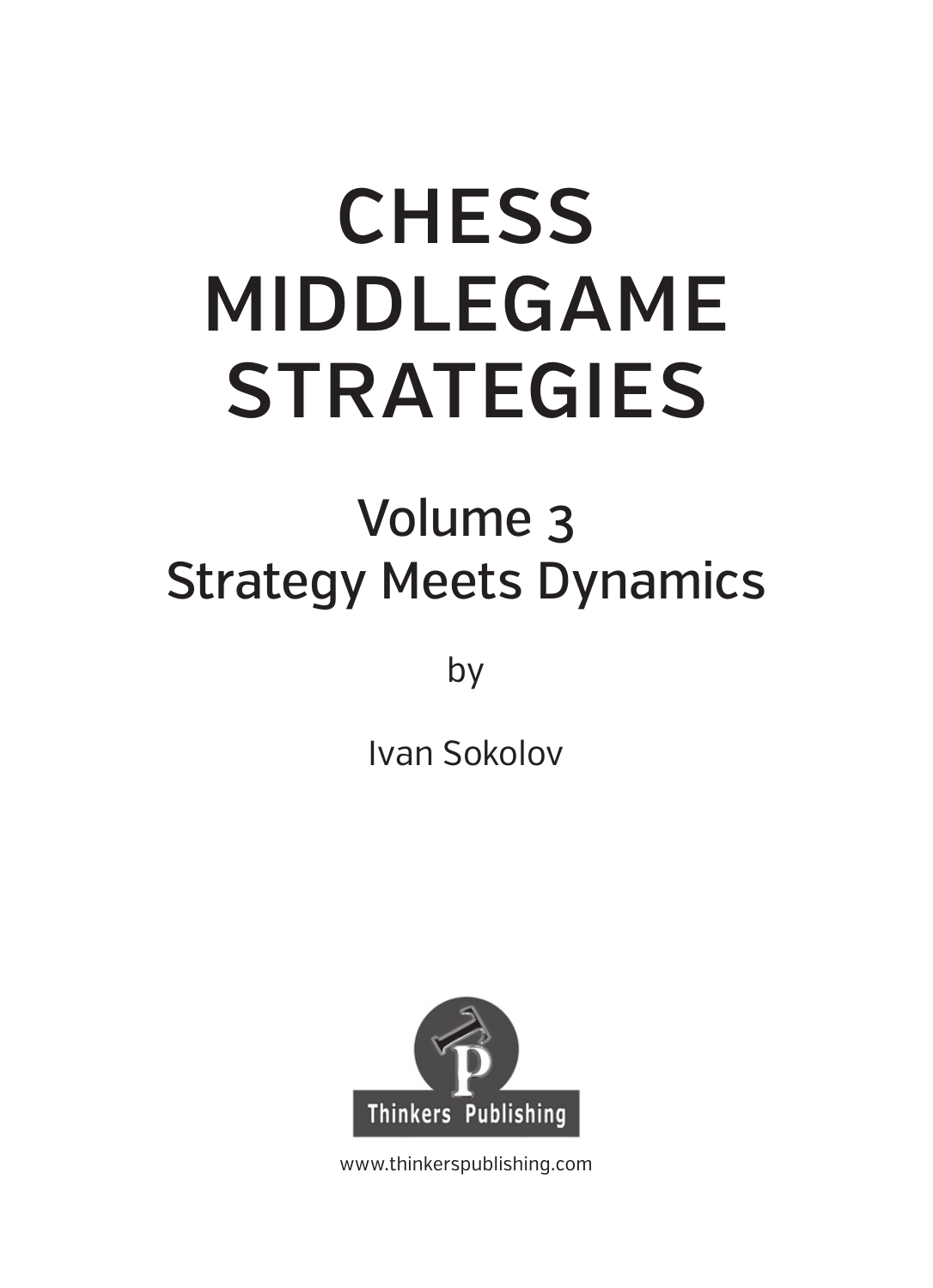Managing Editor Romain Edouard

Assistant Editor Daniël Vanheirzeele

Proofreading Bob Holliman

Graphic Artist Philippe Tonnard

Cover design Iwan Kerkhof

Typesetting i-Press ‹www.i-press.pl›

First edition 2019 by Thinkers Publishing

*Chess Middlegame Strategies. Volume 3: Strategy Meets Dynamics* Copyright © 2019 Ivan Sokolov

All rights reserved. No part of this publication may be reproduced, stored in a retrieval system or transmitted in any form or by any means, electronic, mechanical, photocopying, recording or otherwise, without the prior written permission from the publisher.

ISBN 978-94-9251-060-0 D/2019/13730/12

All sales or enquiries should be directed to Thinkers Publishing, 9850 Landegem, Belgium.

e-mail: info@thinkerspublishing.com website: www.thinkerspublishing.com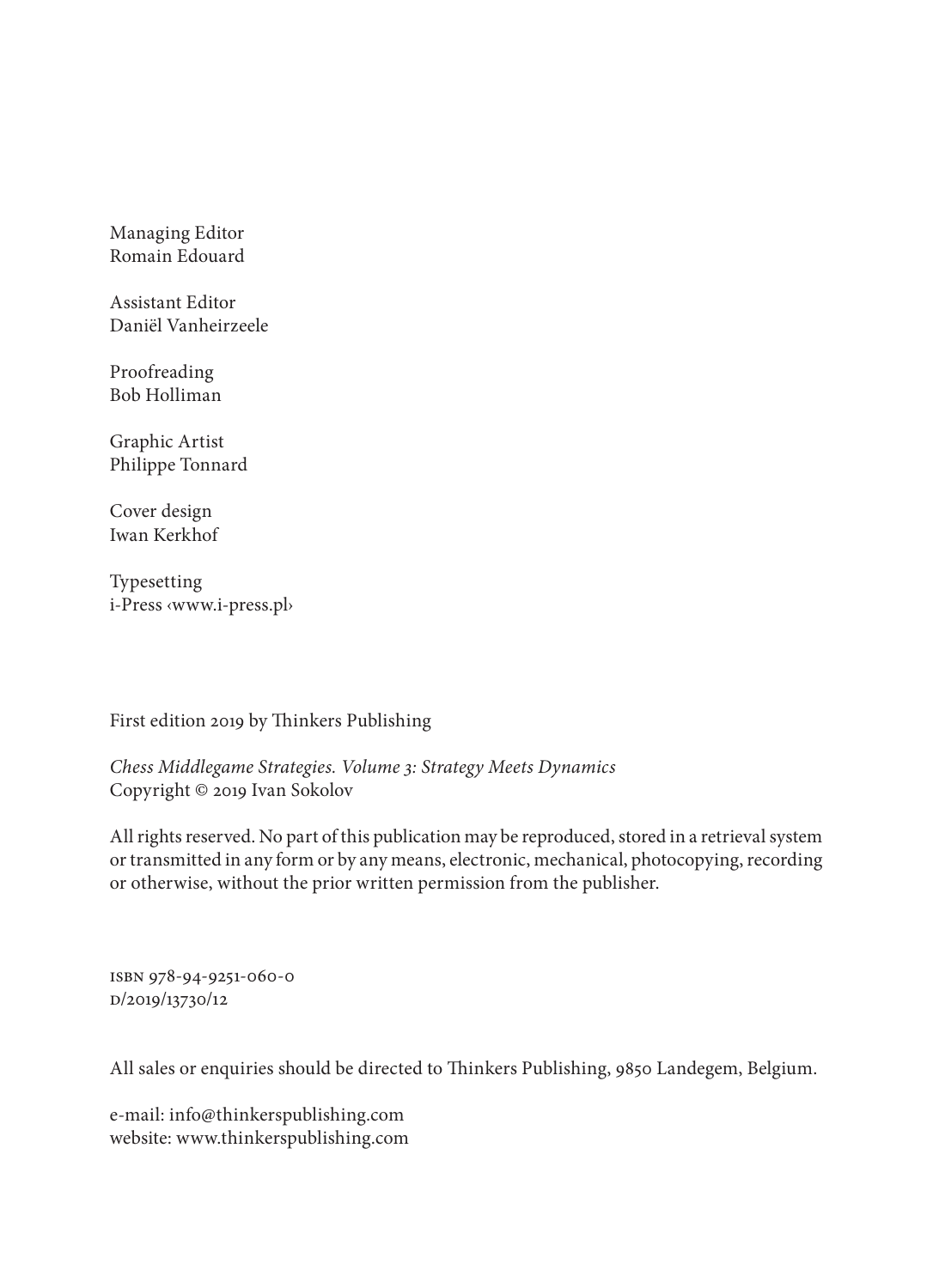| <b>PREFACE</b><br>CHAPTER I. KARPOV'S KING IN THE CENTER<br>Game 1. G. Kamsky - A. Karpov<br>Game 2. A. Shirov - A. Karpov<br>Game 3. A. Shirov - A. Karpov<br>Game 4. V. Topalov - A. Karpov<br>Game 5. L. Portisch - A. Karpov<br>Game 6. V. Kramnik - V. Anand<br>CHAPTER II. GELLER/TOLUSH GAMBIT PLANS & IDEAS<br>Pure Geller/Tolush Gambit<br>Game 1. E. P. Geller - V. Smyslov<br>Game 2. E. P. Geller - W. Unzicker<br>Game 3. G. Kasparov - M. Petursson<br>Geller/Tolush - Similar Positions<br>Game 4. A. R. Salem - F. Caruana<br>Game 5. L. Ding - J. Duda<br>CHAPTER III, ANTI MOSCOW GAMBIT TYPICAL PLANS & IDEAS<br>Game 1. I. Sokolov - A. Dreev<br>Game 2. H. Nakamura - L. Ding<br>Game 3. A. R. Salem - V. Fedoseev<br>Game 4. V. Kramnik - V. Anand<br>Game 5. I. Sokolov - I. A. Novikov<br>CHAPTER IV. SPACE VS FLEXIBILITY | <b>KEY TO SYMBOLS</b>              | 5              |
|----------------------------------------------------------------------------------------------------------------------------------------------------------------------------------------------------------------------------------------------------------------------------------------------------------------------------------------------------------------------------------------------------------------------------------------------------------------------------------------------------------------------------------------------------------------------------------------------------------------------------------------------------------------------------------------------------------------------------------------------------------------------------------------------------------------------------------------------------|------------------------------------|----------------|
|                                                                                                                                                                                                                                                                                                                                                                                                                                                                                                                                                                                                                                                                                                                                                                                                                                                    |                                    | $\overline{7}$ |
|                                                                                                                                                                                                                                                                                                                                                                                                                                                                                                                                                                                                                                                                                                                                                                                                                                                    |                                    | 9              |
|                                                                                                                                                                                                                                                                                                                                                                                                                                                                                                                                                                                                                                                                                                                                                                                                                                                    |                                    | 10             |
|                                                                                                                                                                                                                                                                                                                                                                                                                                                                                                                                                                                                                                                                                                                                                                                                                                                    |                                    | 20             |
|                                                                                                                                                                                                                                                                                                                                                                                                                                                                                                                                                                                                                                                                                                                                                                                                                                                    |                                    | 27             |
|                                                                                                                                                                                                                                                                                                                                                                                                                                                                                                                                                                                                                                                                                                                                                                                                                                                    |                                    | 34             |
|                                                                                                                                                                                                                                                                                                                                                                                                                                                                                                                                                                                                                                                                                                                                                                                                                                                    |                                    | 38             |
|                                                                                                                                                                                                                                                                                                                                                                                                                                                                                                                                                                                                                                                                                                                                                                                                                                                    |                                    | 42             |
|                                                                                                                                                                                                                                                                                                                                                                                                                                                                                                                                                                                                                                                                                                                                                                                                                                                    |                                    | 49             |
|                                                                                                                                                                                                                                                                                                                                                                                                                                                                                                                                                                                                                                                                                                                                                                                                                                                    |                                    | 49             |
|                                                                                                                                                                                                                                                                                                                                                                                                                                                                                                                                                                                                                                                                                                                                                                                                                                                    |                                    | 50             |
|                                                                                                                                                                                                                                                                                                                                                                                                                                                                                                                                                                                                                                                                                                                                                                                                                                                    |                                    | 60             |
|                                                                                                                                                                                                                                                                                                                                                                                                                                                                                                                                                                                                                                                                                                                                                                                                                                                    |                                    | 67             |
|                                                                                                                                                                                                                                                                                                                                                                                                                                                                                                                                                                                                                                                                                                                                                                                                                                                    |                                    | 72             |
|                                                                                                                                                                                                                                                                                                                                                                                                                                                                                                                                                                                                                                                                                                                                                                                                                                                    |                                    | 72             |
|                                                                                                                                                                                                                                                                                                                                                                                                                                                                                                                                                                                                                                                                                                                                                                                                                                                    |                                    | 81             |
|                                                                                                                                                                                                                                                                                                                                                                                                                                                                                                                                                                                                                                                                                                                                                                                                                                                    |                                    | 93             |
|                                                                                                                                                                                                                                                                                                                                                                                                                                                                                                                                                                                                                                                                                                                                                                                                                                                    |                                    | 93             |
|                                                                                                                                                                                                                                                                                                                                                                                                                                                                                                                                                                                                                                                                                                                                                                                                                                                    |                                    | 101            |
|                                                                                                                                                                                                                                                                                                                                                                                                                                                                                                                                                                                                                                                                                                                                                                                                                                                    |                                    | 112            |
|                                                                                                                                                                                                                                                                                                                                                                                                                                                                                                                                                                                                                                                                                                                                                                                                                                                    |                                    | 120            |
|                                                                                                                                                                                                                                                                                                                                                                                                                                                                                                                                                                                                                                                                                                                                                                                                                                                    |                                    | 131            |
|                                                                                                                                                                                                                                                                                                                                                                                                                                                                                                                                                                                                                                                                                                                                                                                                                                                    |                                    | 141            |
|                                                                                                                                                                                                                                                                                                                                                                                                                                                                                                                                                                                                                                                                                                                                                                                                                                                    | Game 1. S. Ganguly - E. Iturrizaga | 142            |
| Game 2. N. D. Short - E. l'Ami                                                                                                                                                                                                                                                                                                                                                                                                                                                                                                                                                                                                                                                                                                                                                                                                                     |                                    | 147            |
| Game 3. M. Vachier-Lagrave - V. Fedoseev                                                                                                                                                                                                                                                                                                                                                                                                                                                                                                                                                                                                                                                                                                                                                                                                           |                                    | 151            |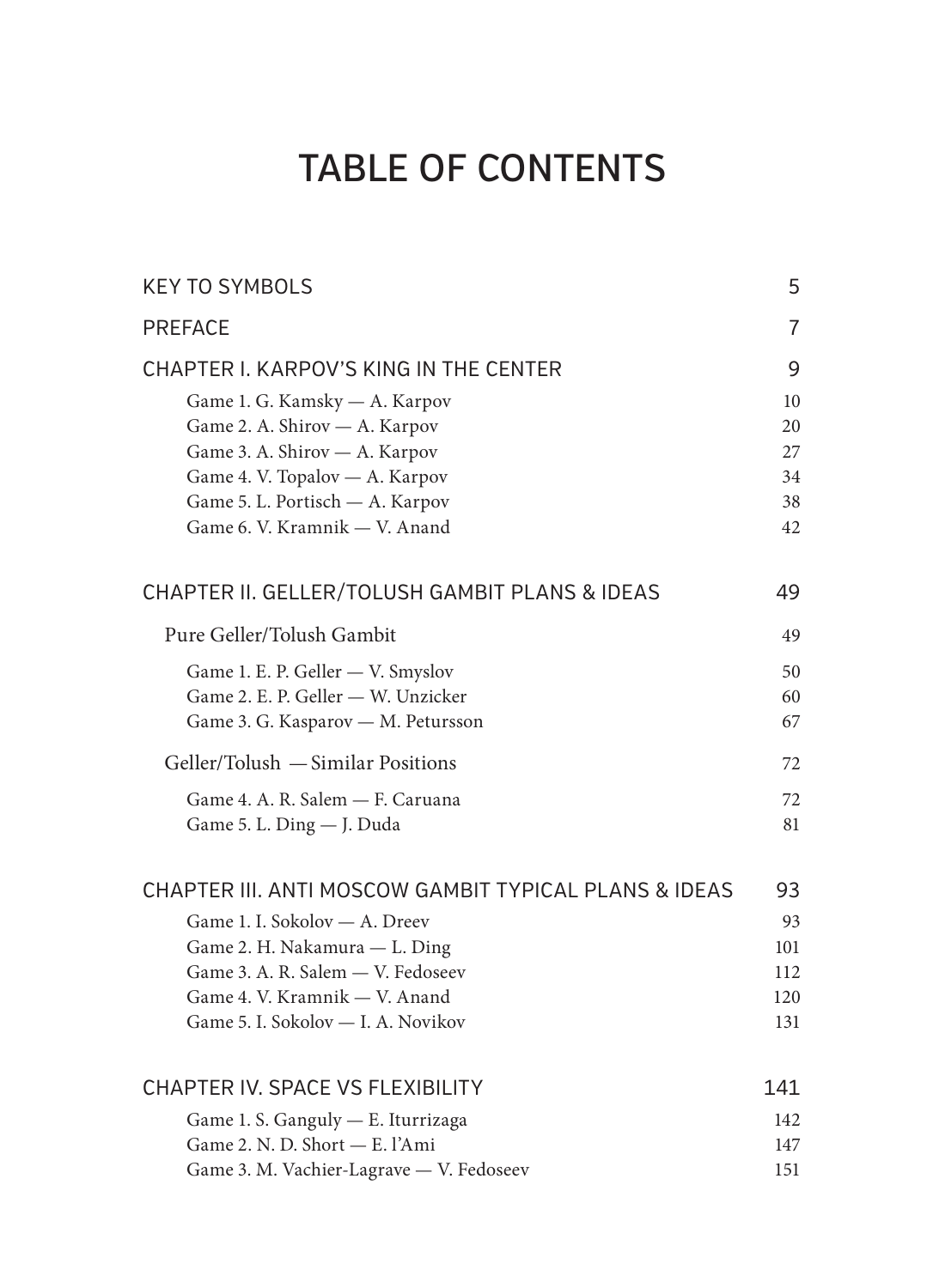| CHAPTER V. POSITIONAL EXCHANGE SACRIFICE | 157 |
|------------------------------------------|-----|
| Game 1. Y. Seirawan — Z. Kozul           | 157 |
| Game 2. P. Svidler - V. Bologan          | 164 |
| Game 3. J. Lautier - V. Topalov          | 168 |
| Game 4. G. Kasparov - U. Andersson       | 174 |
| Game 5. A. Karpov - U. Andersson         | 184 |
| Game 6. V. Topalov - P. Svidler          | 195 |
| Game 7. J. H. Timman - G. Kasparov       | 199 |
| Game 8. G. Kasparov - A. Shirov          | 206 |
| Game 9. A. Karpov - B. Gelfand           | 210 |
| Game 10. V. Ivanchuk - V. Kramnik        | 216 |
| Game 11. N. Mitkov - S. Rublevsky        | 222 |
|                                          |     |
| <b>CHAPTER VI. OPEN FILE</b>             | 229 |
| Game 1. E. Sutovsky - B. Jobava          | 229 |
| Game 2. I. Sokolov — R. Vazquez Igarza   | 235 |
| Game 3. N. Vitiugov - I. Bukavshin       | 244 |
| Game 4. M. Adams - Y. Wang               | 250 |
| Game 5. A. Firouzja - A. Lenderman       | 256 |
| Game 6. L. Aronian — W. So               | 265 |
| Game 7. Yu Yangyi — Wen Yang             | 271 |
|                                          |     |
| CHAPTER VII. G-PAWN STRATEGIES           | 277 |
| Game 1. T. Radjabov - S. Vidit           | 277 |
| Game 2. L. Portisch - A. Karpov          | 288 |
| Game 3. J. E. Granda Zuniga - Wesley So  | 294 |
| Game 4. E. Bacrot — A. Sokolov           | 298 |
| Game 5. J. Smeets - I. Sokolov           | 307 |
| Game 6. A. Grischuk - S. Mamedyarov      | 316 |
|                                          |     |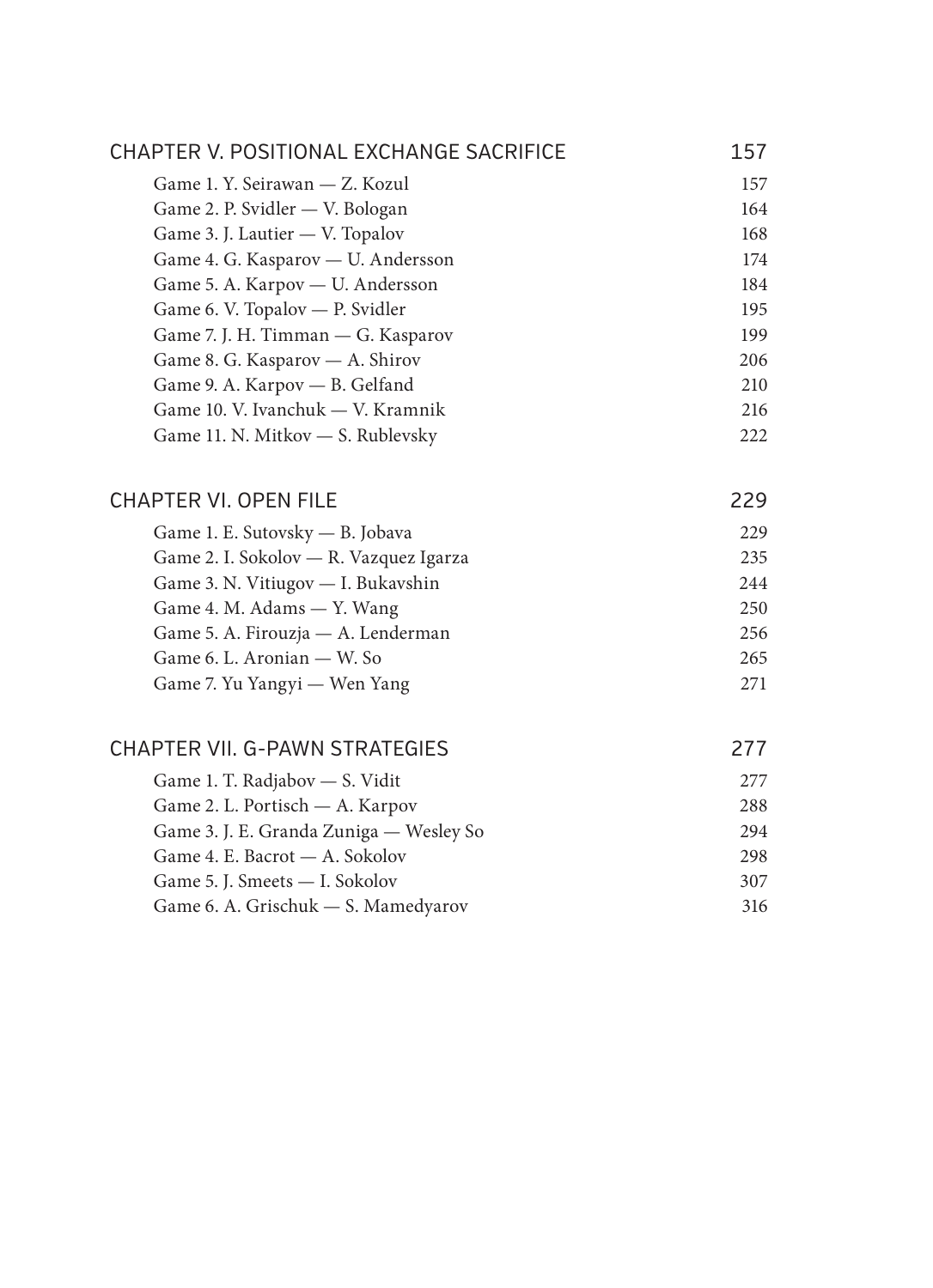## **KFY TO SYMBOLS**

- ! a good move
- ? a weak move
- !! an excellent move
- ?? a blunder
- !? an interesing move
- ?! a dubious move
- $\Box$  only move
- = equality
- unclear position
- with compensation for the sacrifi ced material
- $\pm$  White stands slightly better
- $\overline{\overline{F}}$  Black stands slightly better
- White has a serious advantage
- $\mp$  Black has a serious advantage
- +- White has a decisive advantage
- -+ Black has a decisive advantage
- $\rightarrow$  with an attack
- $\uparrow$  with initiative
- $\leftrightarrows$  with counterplay
- $\Lambda$  with the idea of
- $\cap$  better is
- worse is
- N novelty
- + check
- # mate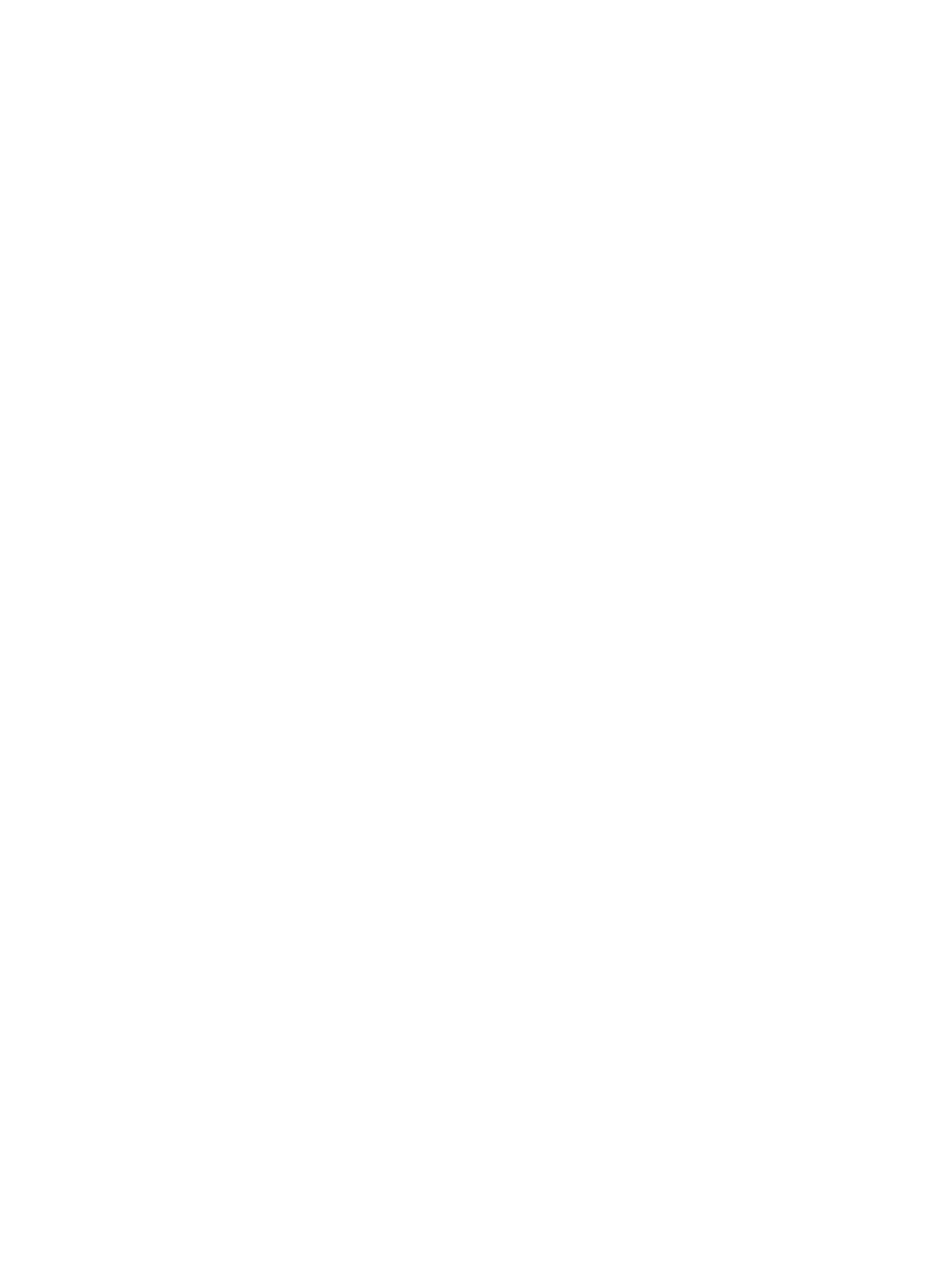## **PRFFACF**

Dear reader,

The book you are now holding is my third and final in the series on "Chess" Middlegame Strategies." In this book I have taken strategic themes from specific openings and combined these with standard strategies such as the open file, space or flexibility. Indeed, the subtitle for this book is "Strategy Meets" Dynamics" and that is a good definition of what this book is about.

The book contains 43 annotated games divided among seven chapters. Within these pages you will find strategic plans related to typical pawn structures arising from the Geller/Tolush Gambit or the Anti-Moscow Gambit. By taking the time to study those chapters you should come away with a deeper understanding of the subtle nuances in pawn structures and the dynamics that arise. In addition, you will learn different strategic/dynamic ideas and this will strengthen your practical play in such positions.

The chapter on 'Karpov's King in the Center' is where you will be surprised at how often the 12th World Champion, playing Black no less, deliberately gave up the right to castle. Not only will you gain perspective on when you might wish to leave your king uncastled you will also see how Karpov arranges his pieces so that each move is in harmony with those before and after the king move. Lastly you will improve your knowledge, from both sides of the board, of this particular variation of the Caro-Kann.

The open file theme is one that has been written on extensively. What I have tried to do here is show some modern approaches to this concept.

Perhaps the one dynamic theme that often amazes players is the exchange sacrifice. I have included no less than 11 annotated games in this chapter sorted by the different objectives that the player is trying to accomplish. There is plenty of knowledge to be absorbed by studying these games.

Finally, the work concludes with the daring, some may even say swashbuckling, aggressive g-pawn push! This aggressive move is used as a means to seize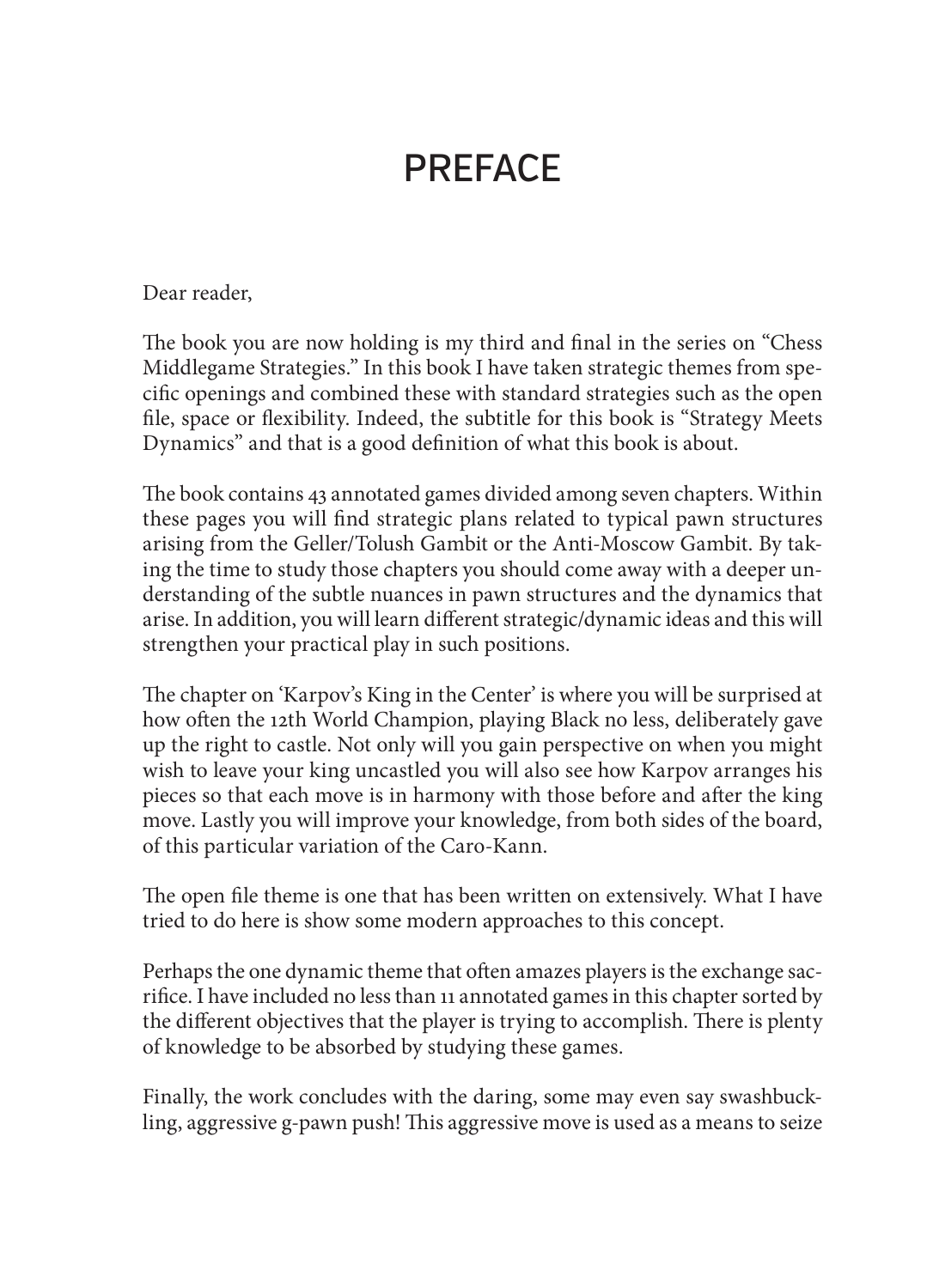the initiative. I have laid this chapter out based upon opening variations and you may find it useful as opening preparation as well as ideas for dynamic play.

My aim in this book, as well as its two predecessors, is not only to help you improve your middlegame understanding but to give you new and different ideas/concepts to employ in your own play.

In addition to the chess improvement that is offered I also hope that you will simply enjoy playing over the selected games.

> Ivan Sokolov Lelystad, Netherlands, August 7th, 2019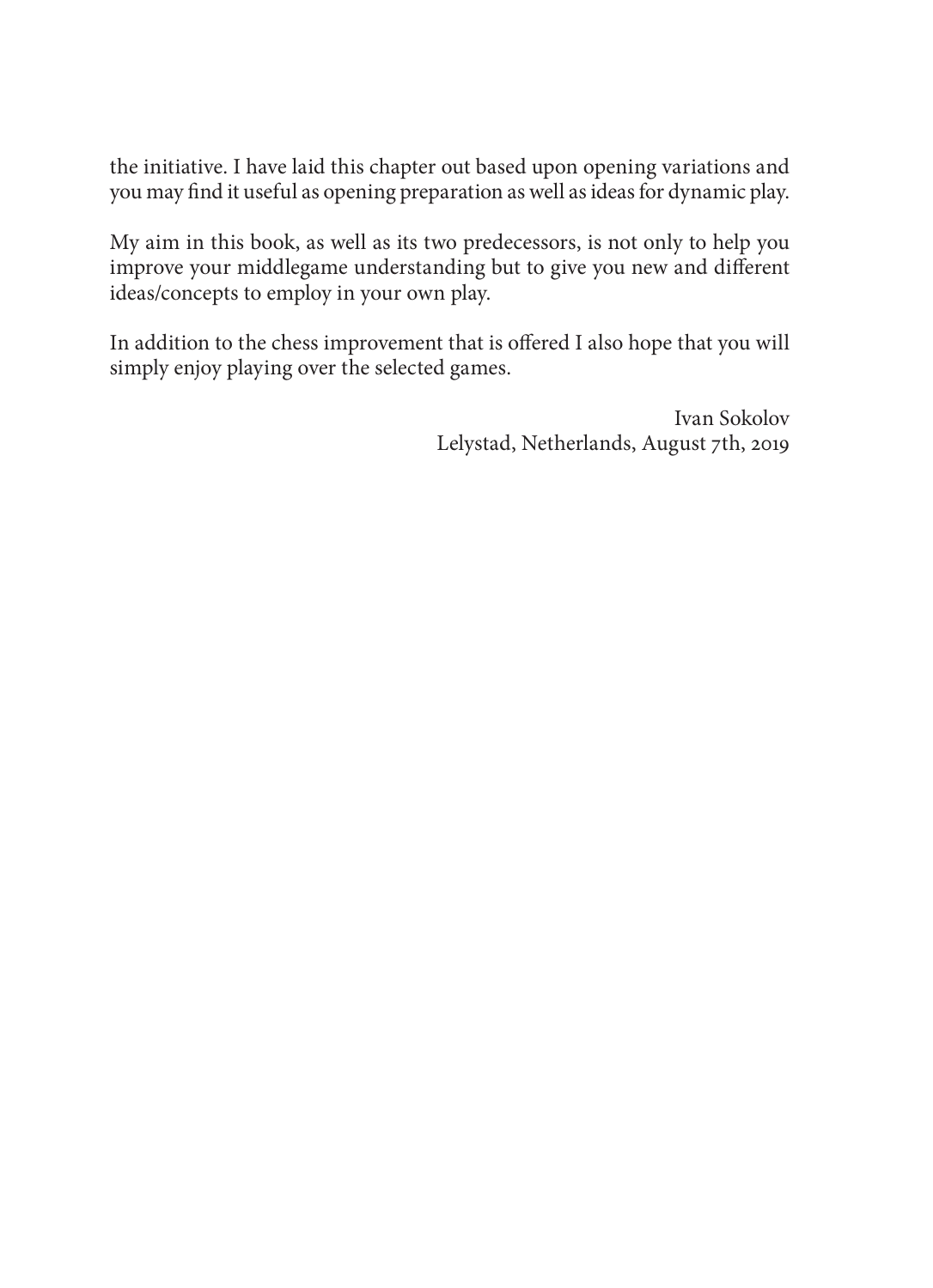## CHAPTER I. KARPOV'S KING IN THE CENTER

Anatoly Karpov was the 12th World Champion. His reign lasted from 1975–1985 and then from 1993–1999 during the split championship period. With a peak Elo rating of 2780 and 102 months as the number one rated player in the world we can learn a thing or two from him. His classical style, endgame technique, deep understanding of positions and harmonious piece play is something one can wish to emulate.

At some time around 1993 he came up with an idea which I will paraphrase as "Castling is overrated"!

Competing in the Dortmund super tournament in 1993 Karpov introduced an idea whereby he connected his rooks and made an immediate threat against the opponent. Karpov was playing none other than Gata Kamsky who had challenged him for the world champion's crown in an 18-game match held in Elista (Kalmykia) in 1996. Karpov won the 20 game match and retained his title with a score of  $10.5 - 7.5$  (+6=9-3). By the time of the Dortmund meeting both players knew each other's style quite well.

As with all chess games nothing is one-sided. While Karpov did connect his rooks, Kamsky responded with a principled knight move which included sacrificing a pawn. As a result he was able to remove Karpov's dark-squared bishop in the transaction gaining counterplay against the black king.

A careful analysis of the following games will reveal how White players try to restrict Black from castling with either  $\frac{36}{4}$  or  $\frac{16}{4}$  only to be caught off guard when they suddenly realize that their queen may be trapped and they must surrender several tempos to relocate the queen.

The first four games, with further Karpov games given in the notes, come from Karpov's favorite Caro-Kann variation. Thanks to Karpov this variation was very popular back in the 1990s when masters contemplated positions instead of switching on an analysis engine. I was very skeptical of this concept when Dutch GM Jan Timman first showed it to me during an analysis session. After additional reflection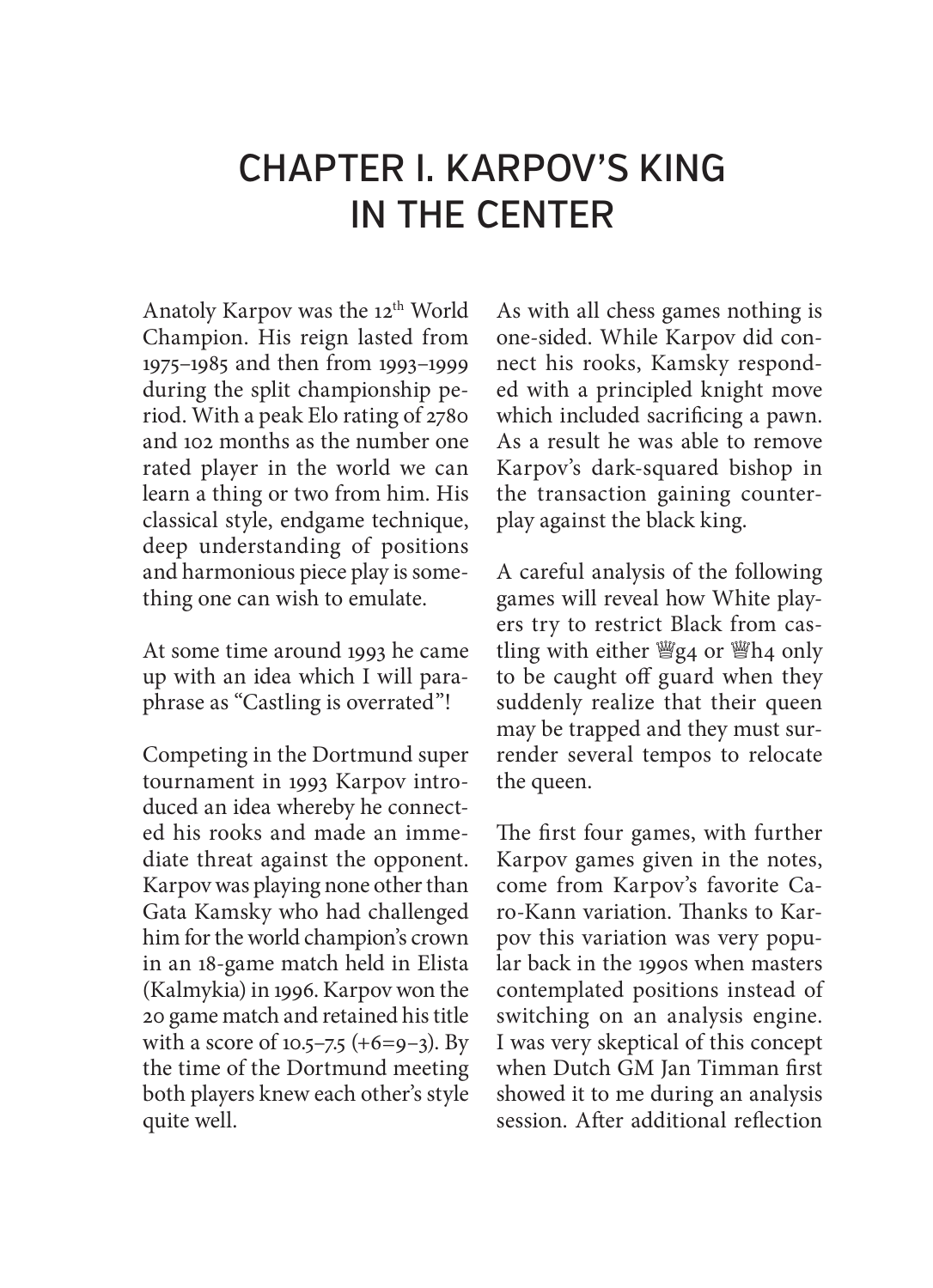on how many times my own queen (placed on either g4 or h4) became a target and how difficult it was to really attack Black's seemingly exposed king I began to warm to this idea.

Game five shows Karpov applying the same idea in the Queens Indian while game six shows Vishy Anand connecting his rooks, by applying 'Karpov's King in Center' idea while scoring an important win in his 2008 World Championship match versus Vladimir Kramnik.

A few important observations:

- a) Karpov's king in the center is safer than it looks.
- b) White players beware! White's queen hastily brought to g4 or h4 can easily become a target!
- c) Karpov's idea can easily be applied in similar positions.

I hope you enjoy the chosen games that illustrate this concept.

- 1. Kamsky-Karpov, 1993
- 2. Shirov-Karpov, 2001
- 3. Shirov-Karpov,2002
- 4. Topalov-Karpov, 1997
- 5. Portisch-Karpov, 1996
- 6. Kramnik-Anand, 2008

**▶ G. Kamsky**

**1**

**▶ A. Karpov**

Dortmund 1993

**1.e4 c6 2.d4 d5 3.d2 dxe4 4.xe4 d7 5.g5 gf6 6.d3 e6 7.1f3 d6 8.e2 h6 9.e4 xe4 10.**  $\mathbb{W}$ **xe4**  $\Diamond$  **f6** 



This pawn structure gives White more space for the time being while Black will seek to liberate his game by pushing his pawn from c6 to c5. White seeks to restrict Black's development and places his queen on a seemingly aggressive square.

#### **11.h4**

After this game 11. fee became the main line for White.

It looks as if Black will have problems bringing his king to safety. Should he castle kingside he runs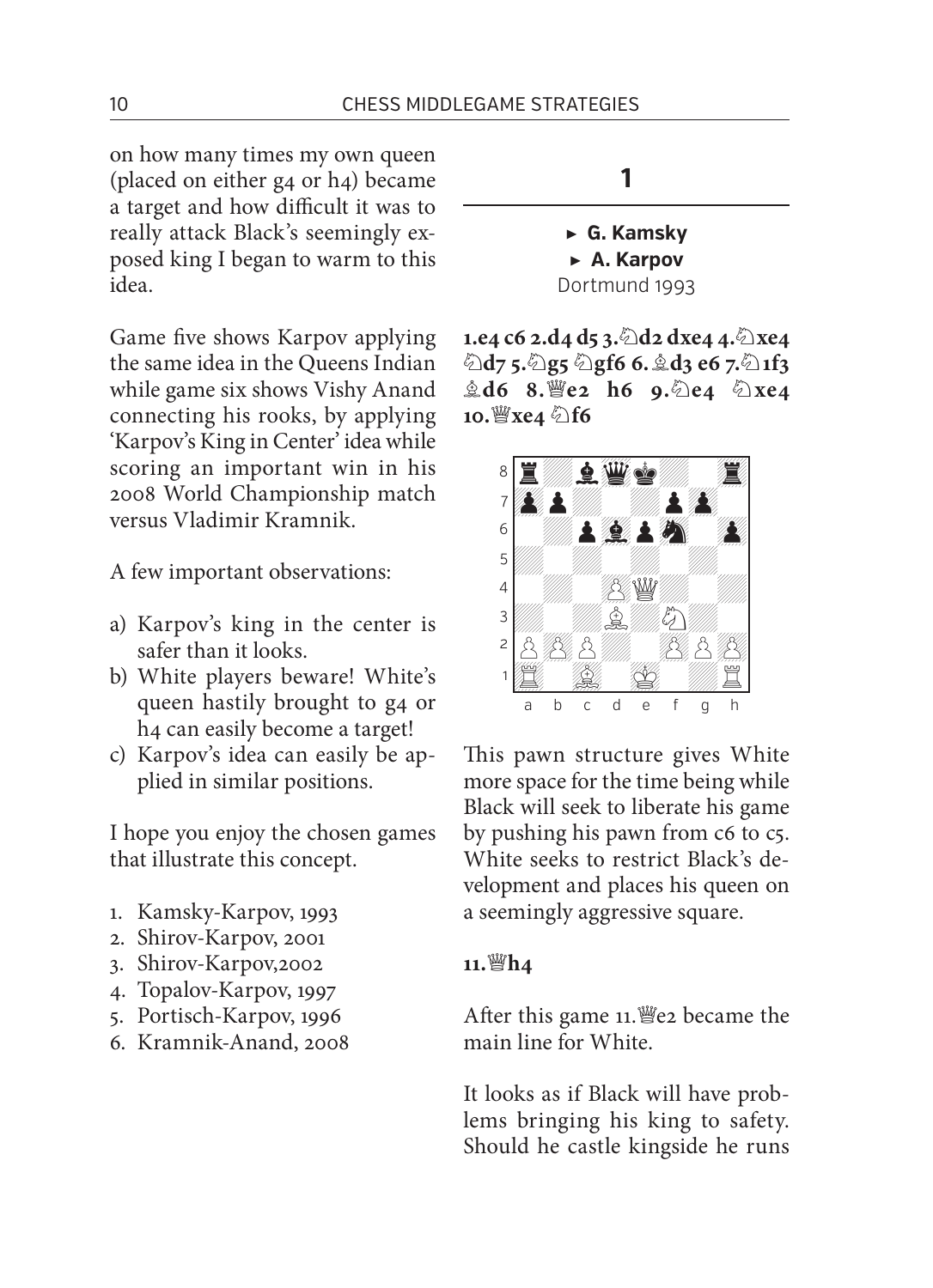the risk of a strong attack by White which may end up in checkmate for the black king. The idea of castling queenside is simply not attractive. Karpov comes up with an ingenious concept.

**11...** 曾e7!



Black keeps his king in the center creating the threat of 12...g5! White's aggressively placed queen is now a liability.

Black's king, although looking a bit strange on e7, is quite safe. Realizing what Black is up to Kamsky takes a pragmatic approach.

#### **12.e5!**

White sacrifices a pawn in order to win Black's bishop pair, gain a lead in development and try to target the black king.

**a**) 12.g4? looks rather reckless and plays into Black's hands 12...c5! (*12...*

*g5 13.h3 c5* also looks good for Black.) 13.g5 hxg5 14.  $\mathcal{L}$ xg5 cxd4.



White is already in serious trouble 15.  $\&$  d2?! (If White is pawn grabbing he should do it at once with *15.xg7* although Black has a better game after *15...g8 16.h6 a5+ 17.e2 d7 18.*  $\&$ *g5*  $\&$ *e5* $\mp$ .) 15...  $\&$ d7 16. 曾xg7  $\Xi$ g8 17. 曾h6 奠c6 18. 查e2 曾c7∓ Black had a large advantage in De Firmian,N (2590)-Epishin,V (2635) Newark 1995.

**b**) A relatively calm solution for White was 12.  $\&$  f4 when Black gets an equal game after  $12...$  \$b4+ 13.d2 xd2+ 14.xd2 (*14.xd2?!*  looks like a dubious pawn sacrifice *14...g5 15. 曾g3 曾xd4*年) 14... 曾a5+ 15.c3  $c5 =$ .

#### **12...xe5!**

Karpov correctly judges that the pawn sacrifice must be accepted.

If 12...g5 White plays 13.  $\frac{100}{25}$  and has a comfortable initiative.

**13.dxe5 a5+**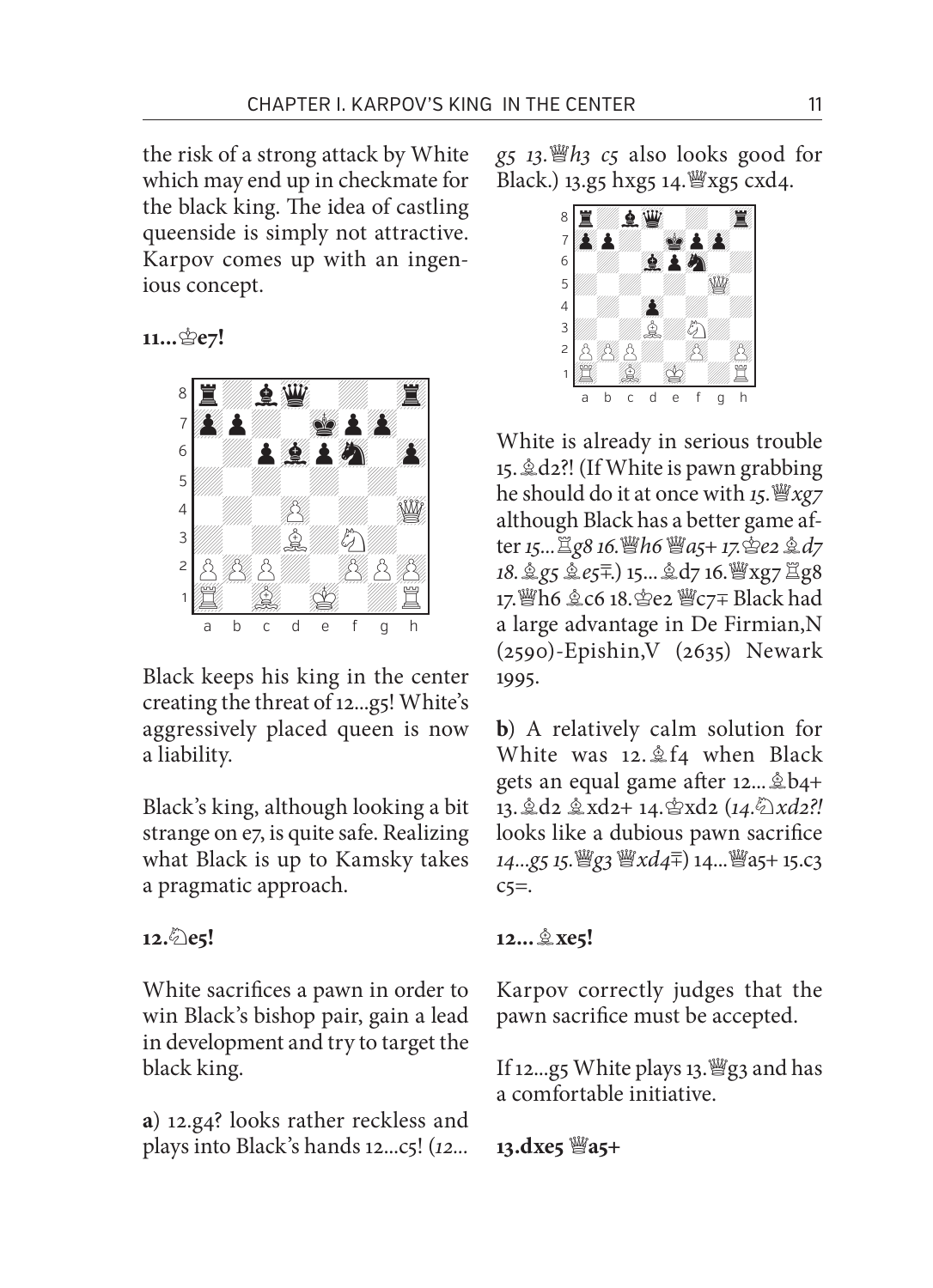



White's pawn on c3 will later limit his queen's mobility thus he might have been better off leaving it on c2.

14.  $d_2!$ ? may be an improvement on Kamsky's play.  $14...$   $\frac{10}{2}$  xe5+ 15.  $\frac{6}{2}$ e3 b6 (*15...xb2* looks rather risky for Black as White obtains strong counter play via *16.c5+ e8 17.0–0* or *16.0–0*.) 16.0–0–0



16...g5 (*16...d8 17.he1 a5 18.a3*  with good compensation for the sacrificed pawn in Golubev,  $M$  (2492)-Drozdovskij,Y (2627) Odessa 2010.) 17. a4 c5 with this pawn still on c2 White's queen, once placed on a3, would have more mobility and the

position may be an improvement over the game.

**14...xe5+ 15.e3 b6 16.0–0–0 g5**   $17.$  曾a4 c5 18. 且he1



**18...d7** 

When computers first started playing chess they were materialistic and would not hesitate to grab a pawn. In this position such pawn grabbing would be bad for Black after 18... | "xh2?! White gets a strong attack with 19.g3  $\frac{20}{2}$  20.b4! $\rightarrow$ .

#### **19.a3**

There is no immediate threat against the queen so Black continues his development.

#### **19...hd8 20.g3**

Here White had an interesting possibility with 20.b4!?. The threat is  $\triangle$ e3xc5 which forces 20... cxb4 21. 營xb4+ 營d6 (21... 金e8??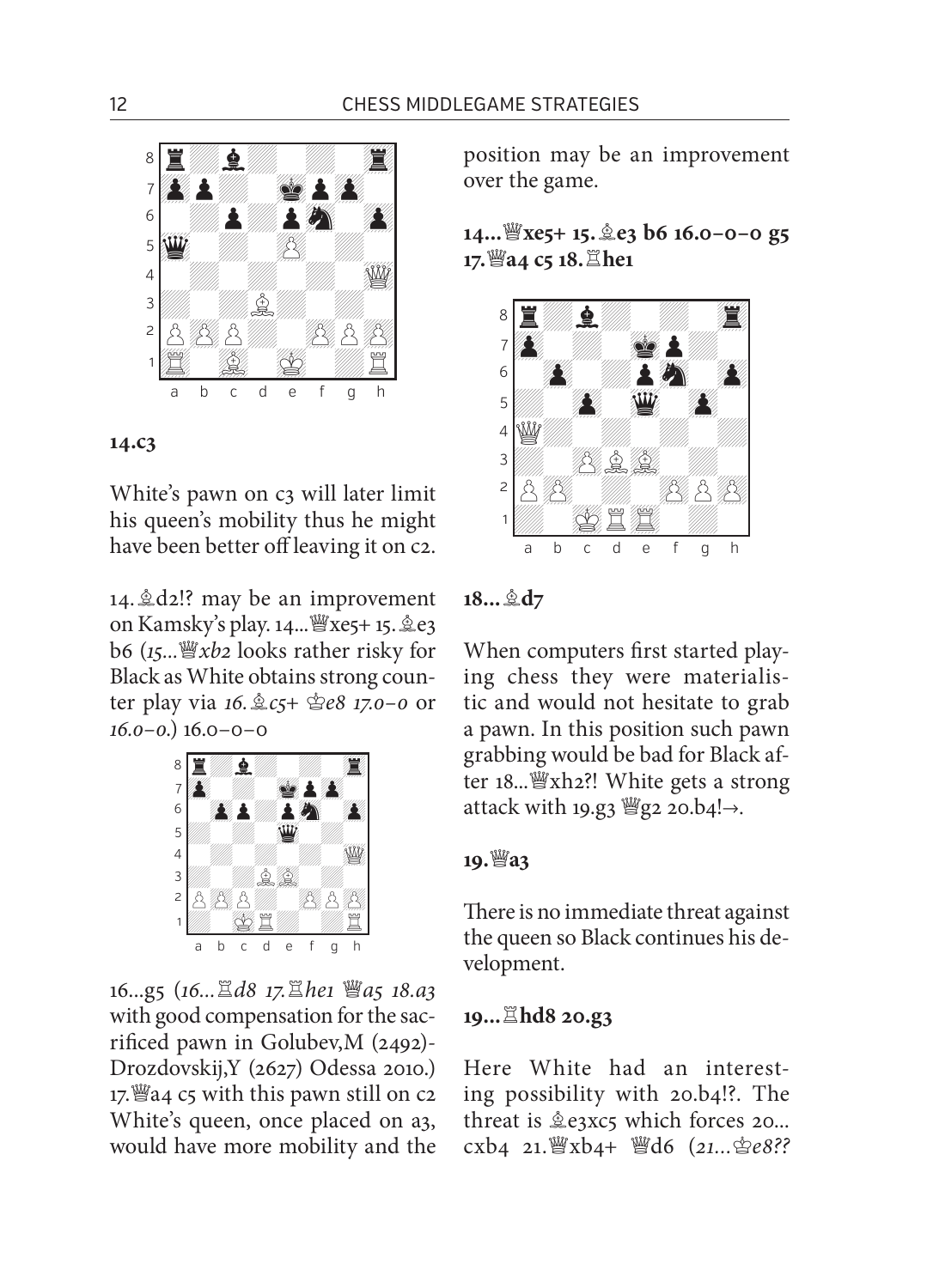22.  $\&$  xb6+-) 22. 曾xd6+ 空xd6 resulting in the following position.



Although it is White to move, he does not have a deadly discovered check. This is likely a position of 'dynamic balance' where play may continue 23.  $2e4 + 2d5$  24.h4  $\Xi$ g8 25.hxg5 hxg5 26.c4  $\Xi$ ac8 27. $\Xi$ d4 f5 28.c2!? (*28.xd5 exd5 29.xd5+*   $\hat{\mathcal{C}}$ *c7*= leads to a draw) 28...f4 29.  $\hat{\mathcal{C}}$ d2.



Now Black must march with his king! 29...曾c5! 30. $\Xi$ de4 ②f6 31. $\Xi$ e5+ now Black can retreat with  $31...$ \$d6. (Black's other option is to choose to be 'brave' or 'greedy': 31...  $\&x_4$ *32.b3+ d4+ 33.b2* and the computer says this position is "0.00" but it looks like a mess to human eyes.) 32. \$b4+ \$c7= White has compensation for his sacrificed pawn but not more.

Now Black's queen needs to move.

20...<sup>幽</sup>C7



White has enough compensation here but needs to open lines toward the black king by removing the pawns which shield the king. White's queen on a<sub>3</sub> is out of play and can only be useful if White manages to either push b2–b4 or use the a3–f8 diagonal pin to place his bishop on d4. Kamsky tries to make use of the pin.

#### $21. \& d_4$

21.f4 Trying to immediately open the position looks like another logical try. After  $21...\text{\textdegreeled{2}}$ d5

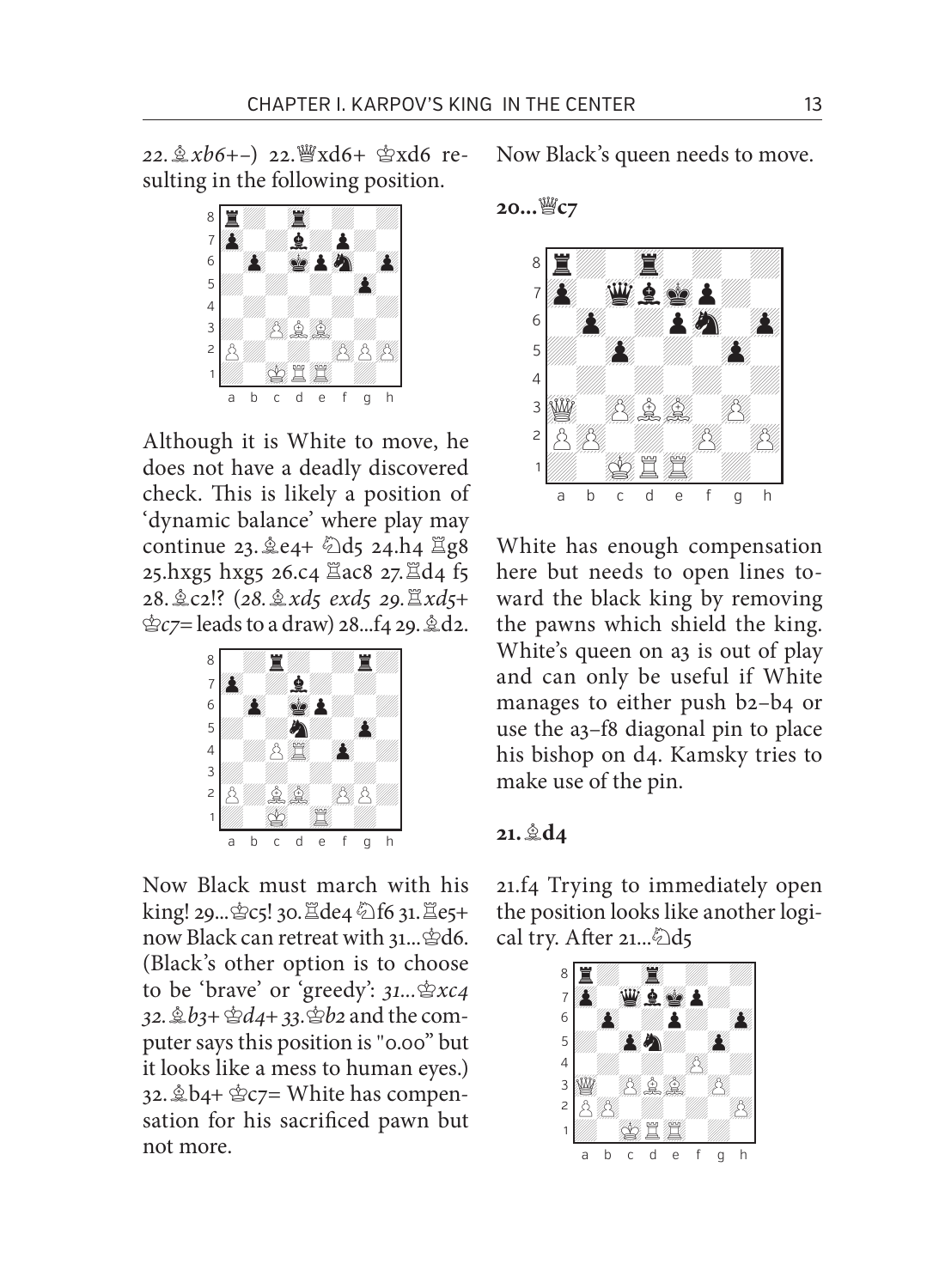22. $\&$ d4! looks like the critical line here.

**a**) 22.  $\&$  d2 is artificial: 22...gxf4 23.c4 (e3 24. 2xe3 fxe3 25. 2c2  $26.$   $\mathbb{Z}$ xe3  $\mathbb{Z}$ xd1+ 27. $\mathbb{Z}$ xd1, now Black can be ambitious with 27... g8 (*27...d8* is easy equality) 28.  $\mathbb{W}$ xh6  $\mathbb{W}$ es. With his centralized queen, only Black can be better here.

**b**) 22. fxg5  $\triangle$ xe3 23.  $\triangle$ xe3 hxg5 and the engine gives around 0.00 but it is obvious that White is trying to keep the balance here.

 $22...$  fo is very sharp. The engines give many 0.00 variations, but it is easy for a human to go wrong in such complex situations.

**21...e8!** 



 $21...$   $20$   $6$ ? is a mistake due to 22.  $2$   $e$ 5 d7 (*22...b7??* drops the queen to *23.a6+–*) 23.b4! now the black

pawn defense crumbles leading to a big advantage for White.

 $22.\Phi h1$ 

22.  $\triangle$  e5 does not bring anything to White after  $22...$  Fc6.

#### **22...**■d5

Karpov goes for the most logical plan. He doubles his rooks on the d-file planning to exchange them (starting to force exchanges in general) — a good plan when you are a pawn up.

The engine is witty enough to point out that  $22 \dots \& c6$ !? now works with White's king on b1. A repetition of position occurs after 23.  $2e5 \n\cong b7$  $24.246$   $26.4+25.241$  @  $26.64$ **@g4 27. b5 曾b7 28. ga6. Karpov** may well have seen this but he is up material and not happy with a draw.

**23.f4 ad8 24.c2** 

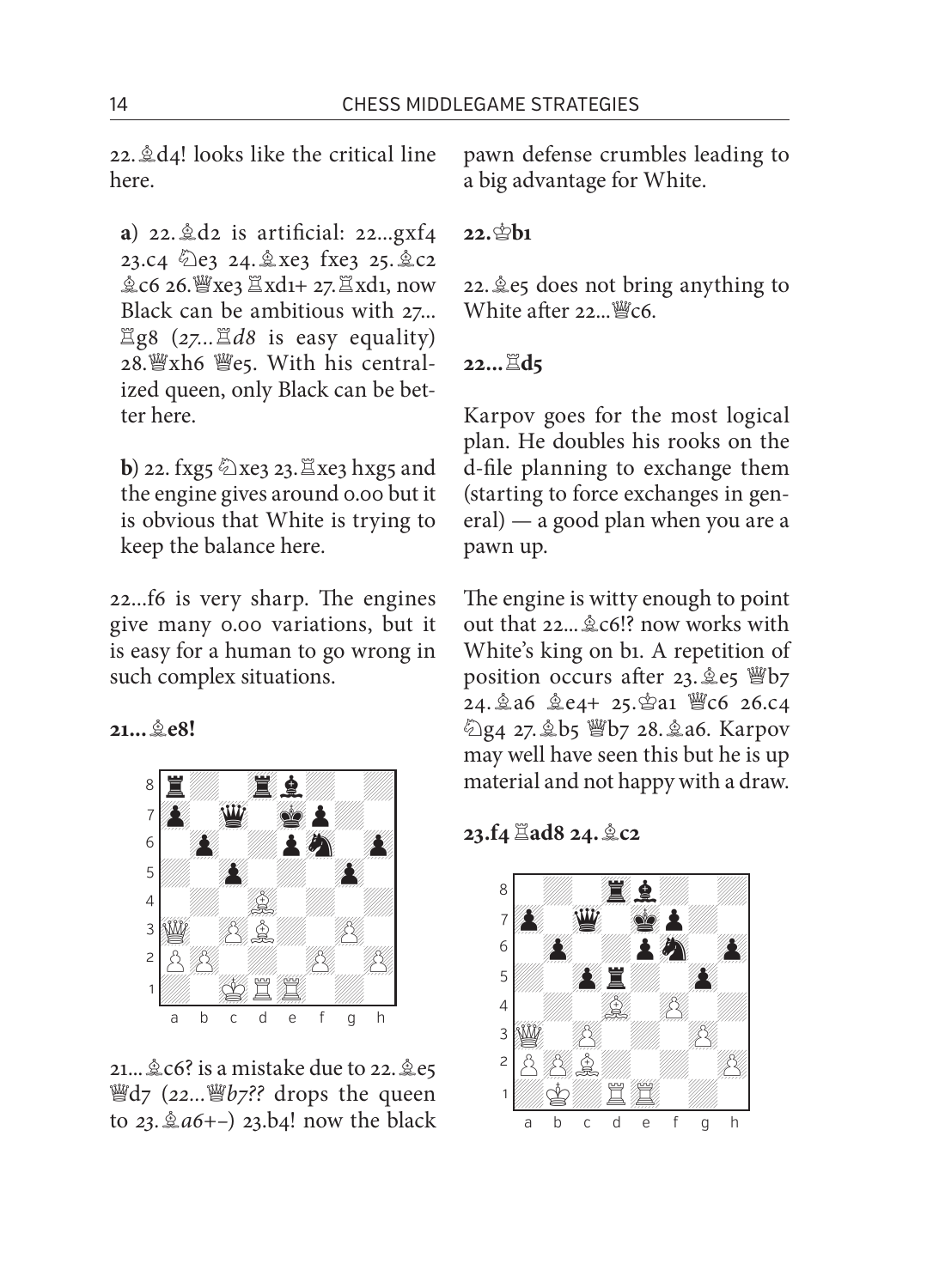Now Karpov wants White to make a decision regarding his d4-bishop.

**24...5d6** 

This move forces a few trades.

24... 2c6!? was a good alternative since after 25.fxg5 hxg5 White lacks a clear plan of attack and after the natural 26. $E$ fi  $E_{24}$  the advantage goes to Black.

**25.xf6+** 

White gives up his bishop pair but gains some threats against the black king.

25.e5 xd1+ 26.xd1 d7 looks better for Black.

### **25...xf6 26.fxg5+ hxg5 27.xd6 xd6 28.c4**



Opening the third rank to the white queen. Black has traded quite a few pieces, but his king is now somewhat exposed. The position is one of dynamic balance.

### **28...e7**

28... $\triangleq$ g7 was probably safer 29. eg f6 (*29...d8!?* leads to an unclear position after *30. 曾e5+ f6 31. 曾e4.)* 30.h4  $2g6$  31.  $2xg6$   $2.$ hxg5  $\mathbb{H}$ d<sub>7</sub> a draw is the most likely result after 33. 瞥f3 e5 34. Eh1 瞥f5+ 35. 暨xf5+ 含xf5=.

#### **29.e3 f6 30.h4 gxh4**



#### **31.gxh4**

 $31.$  the  $33.$  is a blunder because Black's king runs to safety on the queenside  $31...h$ xg $3$   $32.$   $\frac{100}{27} + \frac{1}{308}$ 33. 曾xf6+ 空c8.

Once again, the silicon brain says the position is easy '0.00'. To humans those positions are difficult to play, and we are now going to see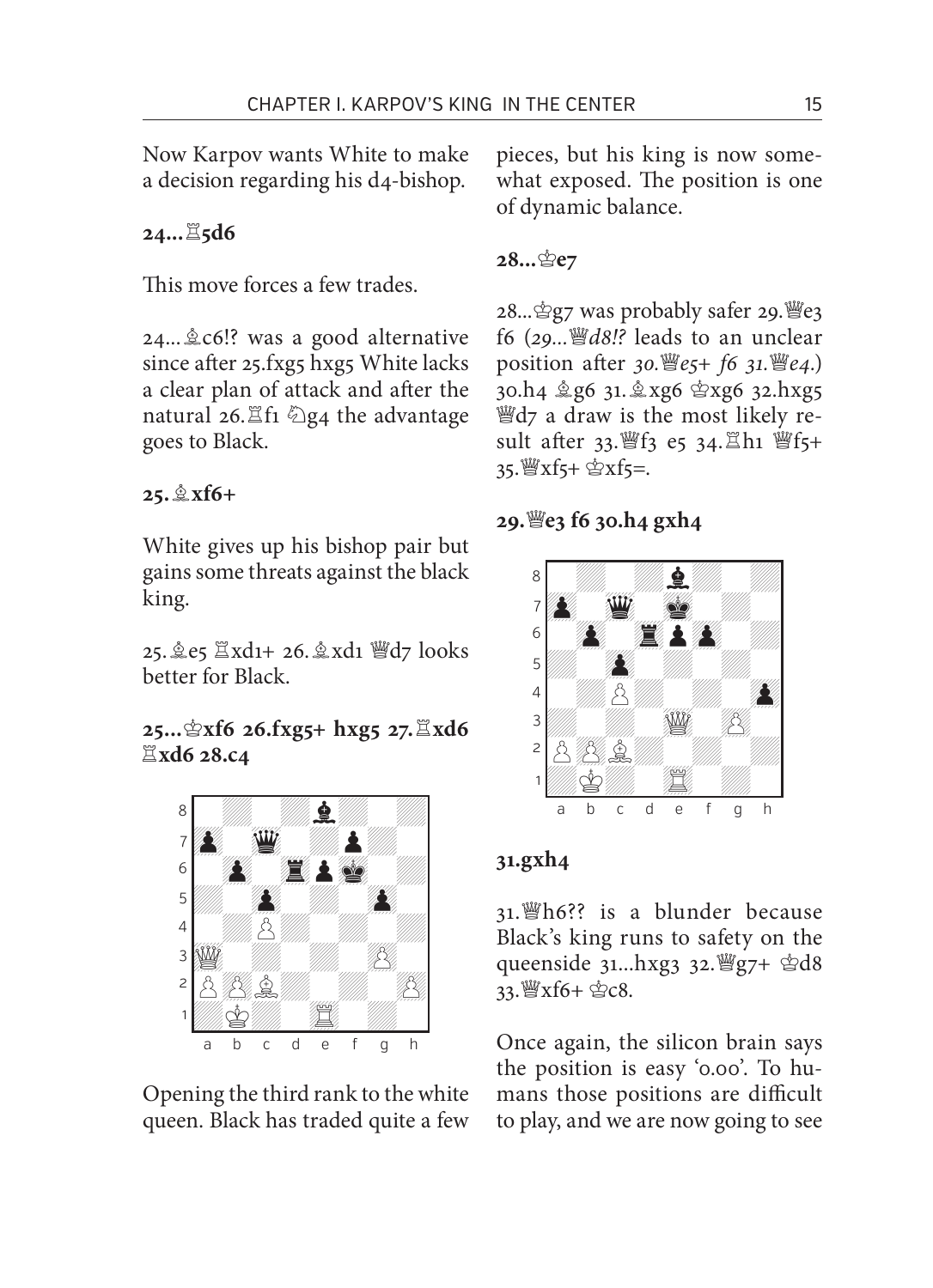several big mistakes. Even for great players it is easy to err in complex positions.

#### **31...d7**

a)  $31...$ \$d8? running to the queenside does not work for Black due to simple  $32.$  f3.

**b**)  $31...$   $\&$  f7 can lead to a draw by 32.h5  $\&$  xh5 33.  $\Xi$ h1 Black now needs to find the tactical defense:  $33...$   $\mathcal{H}d7!$ 34.a3 曾e8 35. 骂g1 曾f8 36. 骂h1 曾e8=.

#### **32.h6**

**a**) 32.h5? is a blunder here as after



32...xh5 33. h1 Black is a tempo up compared to our  $31...$   $\&$  f<sub>7</sub> line and White does not have a threat.  $33...e5 \pm$ 

**b**)  $32.93$ !? $\infty$  is a computer engine proposal. White has now removed all of Black's back rank  $\mathbb{E}$ d<sub>1+</sub> motifs and White has, due to Black's unsafe king, good compensation for his sacrificed pawn. As a reminder this might be an easy 0.00 position to the computer but to humans this is very unclear and easy for either side to win or lose.

**32...e5** 



#### **33.h5?!**

Kamsky correctly understood his hpawn to be a 'power' here but this move is not precise.

33.  $\mathbb{F}_{q7+}$  was White's best and after 33... <u>\$e6!</u> (33... \$f7 34.h5; or 33... *d8 34.h8* both look very risky for Black as White's h-pawn is very strong.) White can make an entertaining draw with  $34.\&$  f5+ ( $34.$  $\mathbb{F}_{q4}$  **e**z is a move repetition, since *35.f5?* loses to a nice tactical shot due to his back rank problems: 35...  $\&\,g6!-+$ .) 34...  $\&\,x5, 35. \square$ f1+  $e_4$  36.  $e_4$   $e_2$ +  $e_2$ d<sub>4</sub>. Black's king is his most active piece but considering the long-term prospects White should be happy with a draw.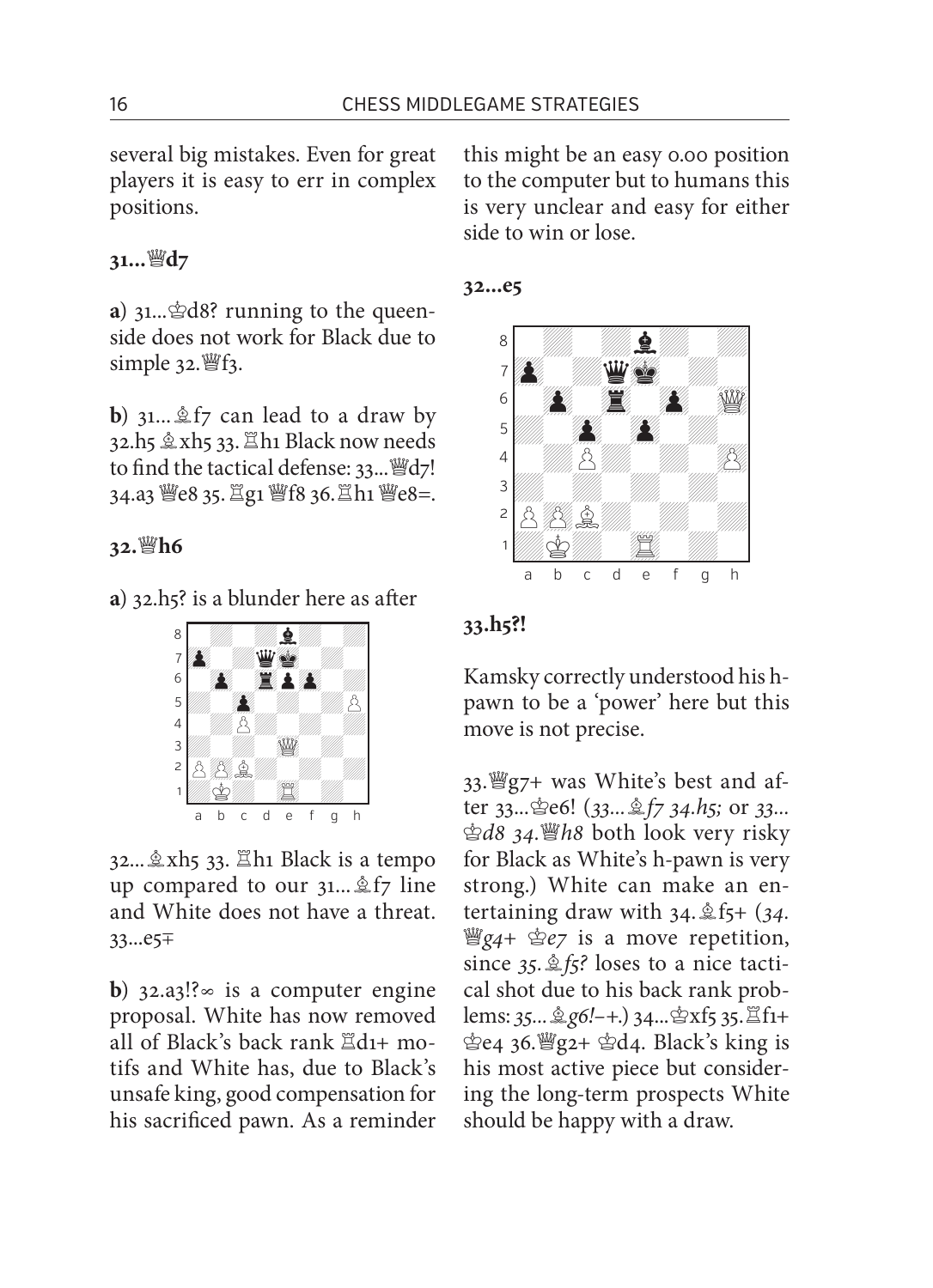

37.b3! (*37.d1+?? xc4*–+.) Now Black has several possibilities, but all of them lead to no more than a draw.  $37...$  \$h5 is the riskiest choice.

[37... 宫c3 38. *曾g3+!* 骂d3 (38... 宫b4  $39.$  曾e1+ <br />  $29.$  曾e1+ <br />  $29.$  曾e1+ d4 (*39...d2?? 40.f3+ b4 41.c1+–*) 40.f2+ c3=]

38.b2 now it is Black who must find the only move to draw: 38... **曾g4!** 



39. 瞥f2+ 空d3 40. 響c2+ 空e3 41. 三e1+ **空f3 42.**  $\Xi$ **f1+ (42.**  $\mathcal{L}$ **e2+ going for the** black queen does not make much sense for White as only Black can be better after 42... 宫g3 43. 骂g1+ 含xh4  $44.$   $\mathbb{Z}$ *xg4* +  $\&$  *xg4* = 7.  $\&$  2.  $\&$  e3 = .

**33...g4! 34.h7+** 



In the heat of the battle Karpov makes a losing blunder!

#### **34...d8?**

Karpov's desire to bring his king closer to safety on the queenside is easy to understand. However, White's h-pawn is now terribly strong and fast.

 $34...$  $57!$  was winning for Black as White must deal with his back-rank problems. The pride of White's position, the h6 pawn, will either be removed or stopped as 35.<sup>gh1</sup> is forced.

[35.h6 xc4! 36.b3 (*36.b3 d3+ 37.xd3 xd3 38.h1 d8–+*) 36... 營g<sub>4</sub> 37. gh1 gd8-+]

35...f3! (*35...xc4 36.b3 e2 37.g6 d1+ 38.xd1 xd1+ 39.b2 曹d2+=*) 36. g1 曾xh5-+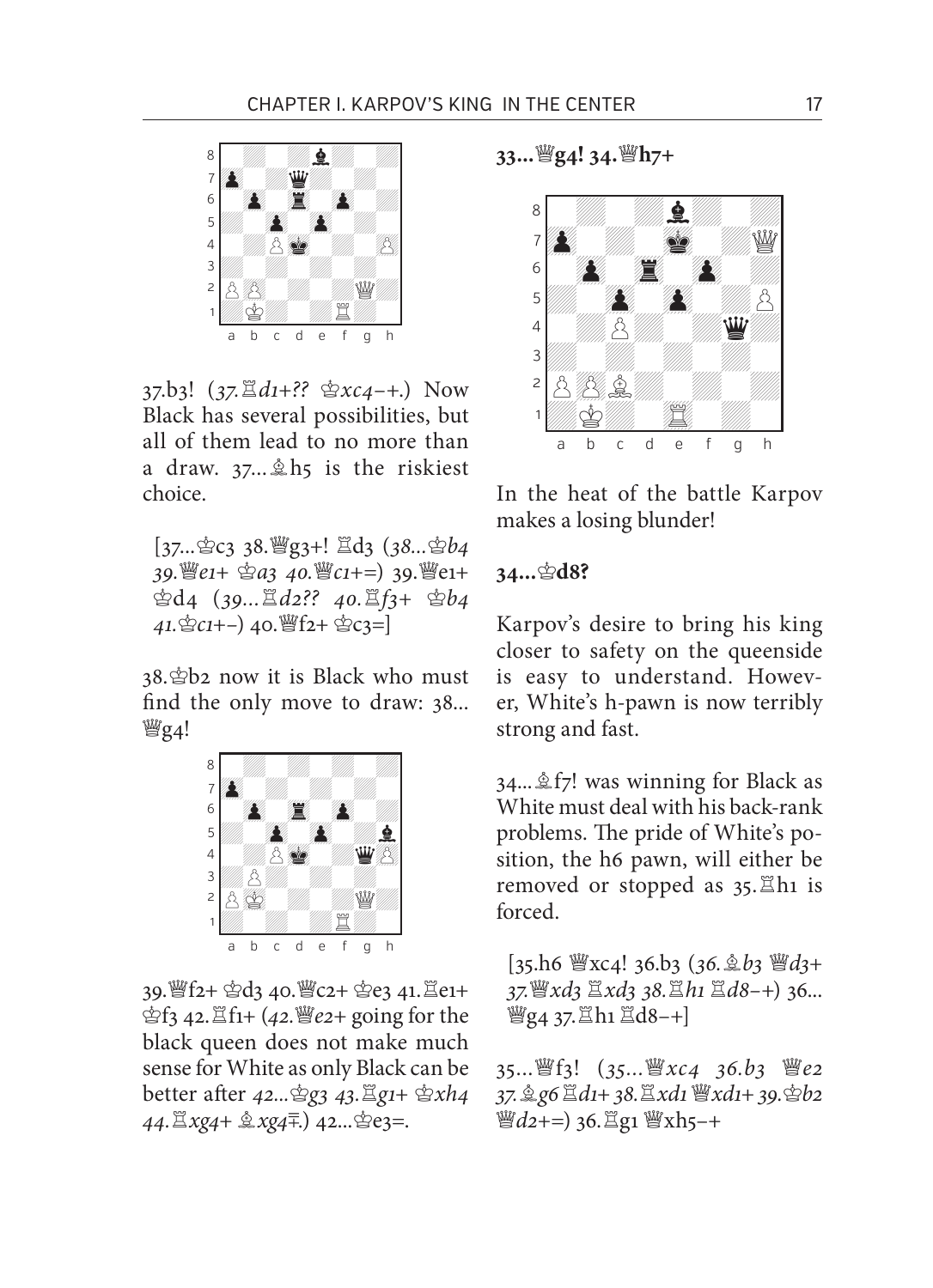**35.h6!+– d2** 



**36.f5?** 

 $36.$  Wh8!+– pinning Black's bishop and promoting the h-pawn was easily winning for White. After 36... 堂e7 (36... *xc2* 37. 空xc2 *豐xc4*+ *38.b1+–* and White will queen his h-pawn.)  $37.$ h7  $\Xi$ h2 38. $\Xi$ f1  $\mathcal{H}$ g5 39. 曾g8 曾h6 40. ge4 the threat of hpawn promotion has tied up Black's queen and rook and now after 40...  $\mathbb{Z}$ h<sub>4</sub> 41. $\mathbb{Z}$ g<sub>1</sub>+– the weak position of Black's king proves decisive.

#### **36...xf5?**

Being a pawn up and having a weak king (and likely little time on clock) Karpov decides a queen swap makes sense. True...in general it does...but now White's h-pawn is impossible to stop!

36...  $\mathbb{F}$ h4! saved the game. After 37. 曾e4 曾xh6 38. 曾a8+ 空e7 39. 曾xa7+  $\Xi$ d7 40.  $\mathscr{C}$ xb6  $\&$ g6 41.  $\mathscr{C}$ xc5+  $\&$ f7. Although a pawn down Black is not worse thanks to his passed e-pawn e.g.  $42.\&\text{xg6+} \text{Wxg6+} 43.\&\text{a1 Wc2}$ 44.a3 国d1+ 45. Exd1 曾xd1+ 46. 宫a2  $e_4 =$ .

#### **37.xf5**

Securing the advance of the h-pawn, this ending is lost for Black.

**37...d7** 

 $37...$   $\mathbb{Z}$  h2 offered more resistance but not enough to change the outcome after 38.h7  $2e$  39. $2g1 \& f7$ .



Now White needs to be clever and win a tempo. The correct move is 40.g7!! (*40.g8* allows Black to draw by building a fortress *40... xh7 41.xh7 xg8 42.xg8 f5;*  Another error would be *40.g3?* due to the bad position of the white king Black replies with *40...e6–+.*) 40...  $\hat{\mathfrak{B}}$ f8 41. $\Xi$ g3! when  $\Xi$ h4 is arguably the best defense but it does not help.  $(41...$   $\&e7$  now loses immediately because White improves his king with *42.c1!* and his h-pawn queens with the help of  $\triangle$ h<sub>3</sub> or  $\Xi$ h<sub>3</sub>: 42... $\triangle$ e6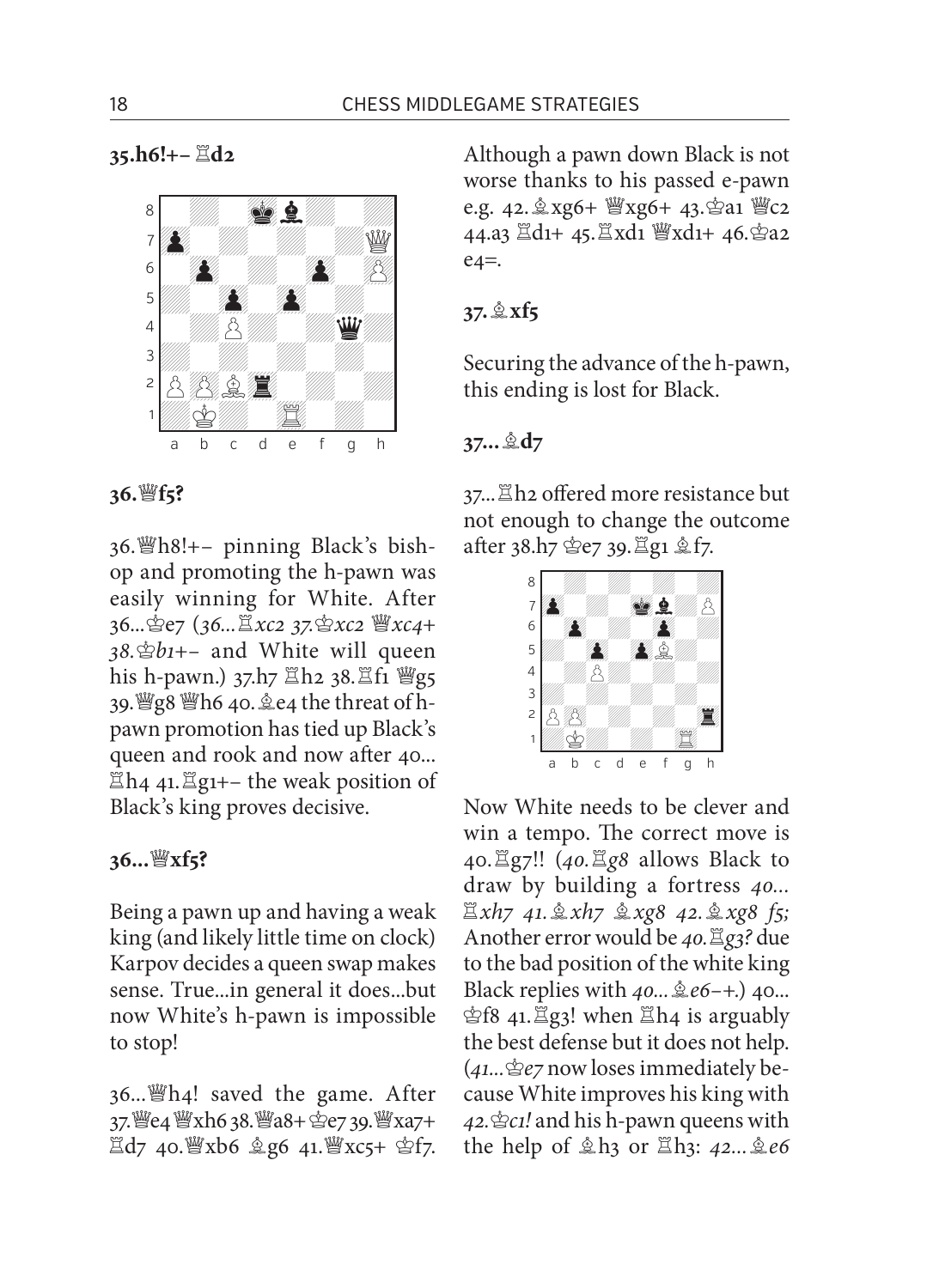*43.h3* or *42...h4 43.h3* or *42...*  $\triangle$ f8 43.  $\triangle$ h3.) 42.b3  $\triangle$ e7



White will now improve his king position to the point where the bishop against two pawns ending does not allow Black the previous fortress. 43.b2 f8 (*43...e6* always loses to *44.h3.*) 44.c3 Black is doomed to only making rook moves 44...h6 (*44...e7 45.h3*–+) 45. Ed3! \$g7 46. Ed7 Eh5 47. \$e6  $\mathbb{E}$ xh7 48. $\mathbb{E}$ xf7+ $\mathbb{E}$ g6 49. $\mathbb{E}$ xh7 $\mathbb{E}$ xh7 50. gd3 宫g6 51. 宫e4+-.



Most likely in time trouble Kamsky makes a terrible blunder!

#### **38.g6??**

 $38.\n\&c1!$  was winning on the spot. After 38... $\mathbb{E}$ d4 39.  $\mathbb{\hat{E}}$ e4! the h-pawn queens  $39...$  $\Xi$ xc4+ 40. $\dot{\Xi}$ d2  $\Xi$ d4+  $41.\n\&C3+-.$ 

**38...h2 39.h7 e7** 



The last move before the time control often turns out to be 'the fatal one'!

#### **40.d3?**

A losing blunder.  $40.\n\Xi$ g1 was still drawing after 40... e6 (40...f5?! allows White to promote his pawn and could only bring Black trouble aft er *41.g5! f6 42.h5* and now Black has to look for a 'study like' solution *42...xg5 43.h8 h1+ 44.c2 c6!* hoping to make a draw.) 41.b3 \$f8 42. c2